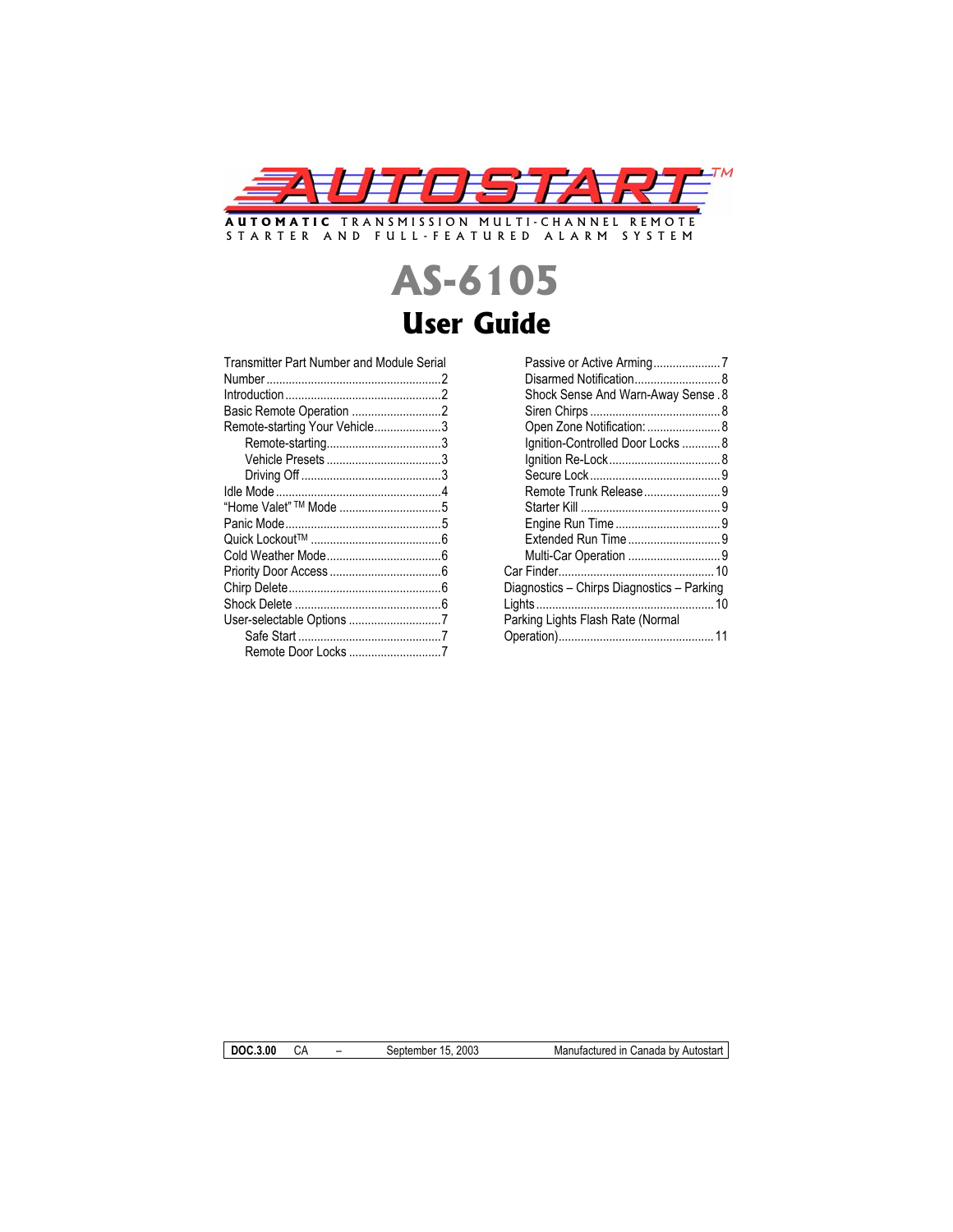## **Transmitter Part Number and Module Serial Number**

| You will find in the boxes below information concerning your<br>Transmitter and your Module.                                                                                       |  |
|------------------------------------------------------------------------------------------------------------------------------------------------------------------------------------|--|
| We have entered the Transmitter Part Number. Should you need to<br>order a new Transmitter, you will need to provide us with the<br>Transmitter Part Number that is printed below. |  |
| The second section is to contain the Module's Serial Number. Please<br>make sure the installer has taken the time to enter your Module Serial<br>Number within that box.           |  |
| Thank You.                                                                                                                                                                         |  |

| Transmitter Part Number: |  |
|--------------------------|--|
| <b>ASTR-515CF</b>        |  |

The installer is to write in the boxes below the Module's serial number and the location of the Valet Switch.

| Module Serial Number:    |  |
|--------------------------|--|
|                          |  |
| Valet Switch is located: |  |
|                          |  |

## **Introduction**

This Module is a state-of-the-art combination of an Alarm system and a remote car starter. It represents a major breakthrough in vehicle security technology and remote starter systems. This module is distributed with a super-heterodyne antenna with range of up to 1500 feet / 450 m.

## **Basic Remote Operation**

This system is equipped with a 5-button multi-channel two-way transmitter. It can operate two independent Autostart-equipped vehicles (see **Multi-Car Operation** for second-car transmitter functions).

AS-6105 SH User Guide **P. 2**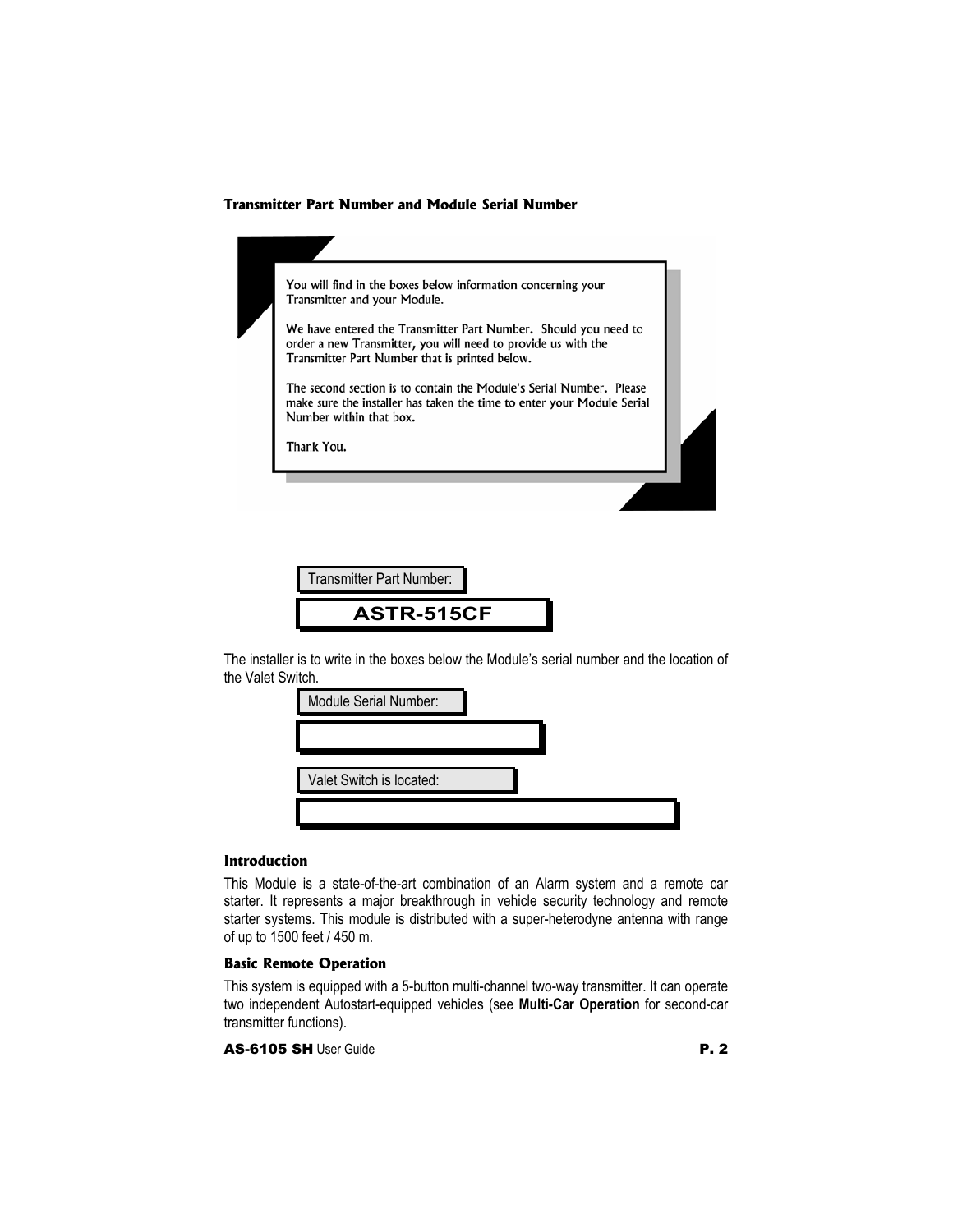**The functions of the transmitter are as follows:**



**Note:** Pressing the **LOCK** and **UNLOCK** buttons at the same time will activate the **AUX 2** output. **Remote-starting Your Vehicle**

#### Remote-starting

Press the start button for approx. 1 second. The parking lights will come on, informing you that the unit has received your signal. The engine will start approx. 5 seconds later. The parking lights will remain on during the pre-programmed run time.

If the vehicle doesn't start at the first attempt, the system will shut down, wait a few seconds, and try to start the engine again. It will try to start the engine 3 times before giving up.

## Vehicle Presets

#### **Heater & Heated Seat**

When leaving the vehicle it is recommended to preset the accessory controls in preparation for the next remote start. Settings for the blower motor (fan), front and rear, as well as heated seats (if equipped) should not be left on **HIGH**. It is recommended to leave the settings on **LOW** or **MEDIUM** instead.

## **Windshield Wipers & Radio & Headlights**

Certain vehicles require the radio and / or windshield wiper and / or headlight circuits to become energized while running under remote start. When leaving the vehicle you must ensure that the windshield wiper and headlight switches are **OFF**. Leaving the headlight switch on on certain vehicles could cause them to remain on even after remote starter shut down, resulting in a dead battery.

#### Driving Off

With the vehicle running under remote control, press the **UNLOCK** button to DISARM and **UNLOCK** the doors. Enter the vehicle and do the following:

x Turn the ignition key to the **IGNITION ON (RUN)** position. (**Do not** turn the key to the **START** position while the engine is running. This will cause the starter motor to re-engage.)

• Press the brakes to disengage the remote starter unit.

You are now ready to drive off.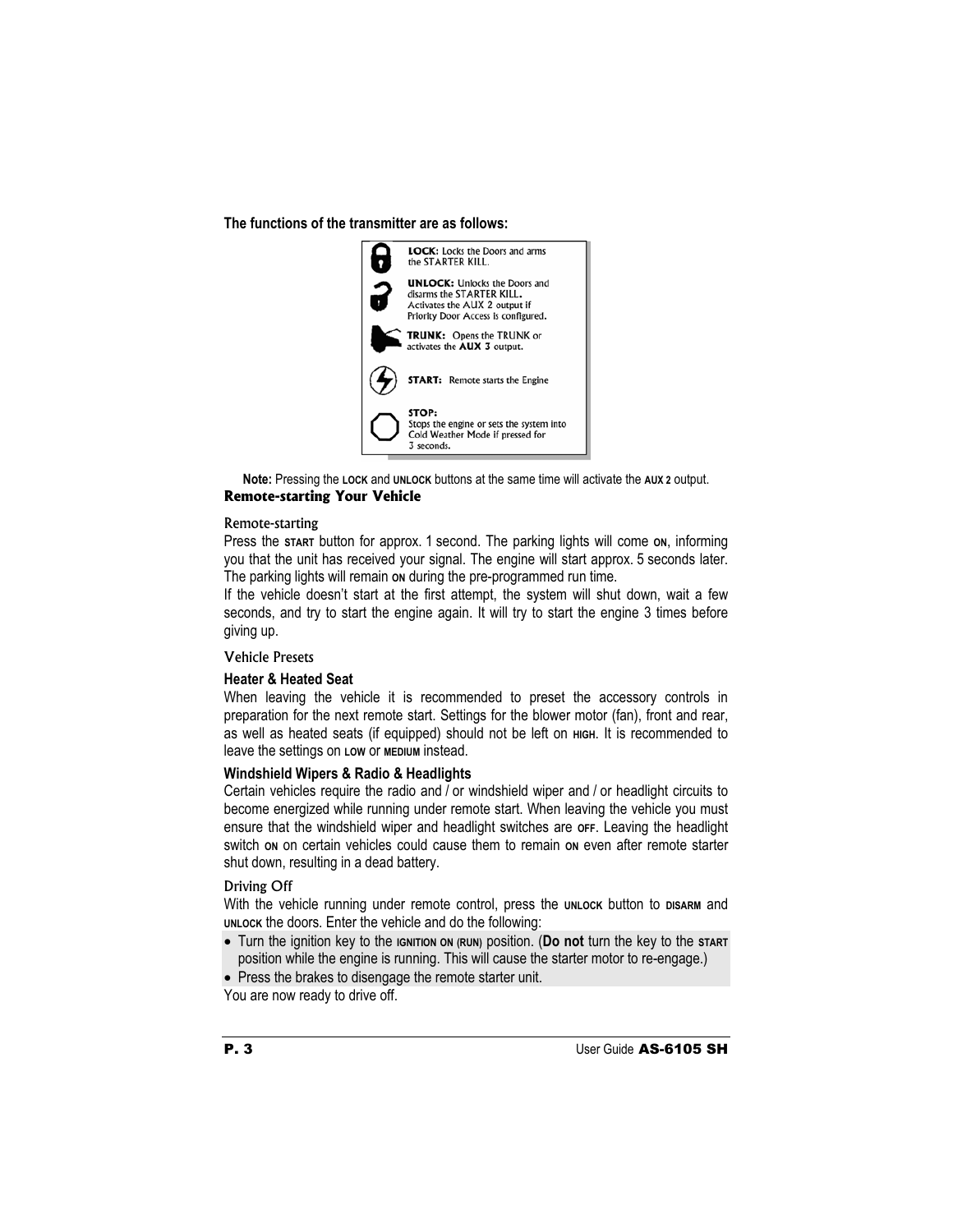## **Idle Mode**

This feature allows you to remove the key from the ignition and leave the vehicle running for its pre-programmed run time while you are away from your vehicle. This feature is handy if you need to stop for a quick delivery, or at a convenience store.

## **To enable the Idle Mode:**

- 1. Press and hold **LOCK**, **UNLOCK** or **START** on your transmitter while the engine is running.
- 2. The parking lights will come **ON**.
- 3. Remove the key, exit the vehicle;
	- Press the Lock button if you need to lock the doors while the engine is running.

**Caution:** Do not leave children or pets unattended in a car running in Idle Mode.

## **Valet Mode**

The system can be placed in Valet Mode to disable the remote starting capabilities. If the vehicle needs to be serviced, or if you park it indoors, the Valet Mode will prevent the engine from being remote-started accidentally.

## **To put the system** *into* **Valet Mode:**

- 1. Turn the key to the **IGNITION ON (RUN)** position.
- 2. Within 3 sec. press the Valet button and release it. The LED will come on. (The system is in Valet Mode.)

## **To take the system** *out of* **Valet Mode:**

- 1. Turn the key to the **IGNITION ON (RUN)** position.
- 2. Within 3 sec. press and release the Valet button. The LED will go out. (The system is out of Valet Mode.)
- The Valet button can only be used if the ignition key is in the **IGNITION** ON (RUN) position.

## **Ignition Valet**

The system can be placed in Valet Mode to disable the remote starting capabilities. If the vehicle needs to be serviced, or if you park it indoors, Valet Mode will prevent the engine from being accidentally started by remote control.

#### **To ENTER Valet Mode**

- 1. With the key in the Ignition switch, turn the key to the **ON (RUN/IGNITION)** and then **OFF**  positions 5 times within 10 seconds.
- 2. The Parking Light will flash 3 times indicating the Module is now in Valet Mode. The LED will turn **ON** solid.

#### **To EXIT Valet Mode**

- 1. With the key in the Ignition switch, turn the key to the **ON (RUN/IGNITION)** and then **OFF**  positions 5 times within 10 seconds.
- 2. The Parking Light will flash twice indicating the Module is now out of Valet Mode. The LED will turn **OFF**.

#### **Remote Valet**

This feature will put your vehicle into Valet Mode using the remote transmitter instead of the Valet button as above.

**Note:** Once the Electronic Valet is activated, the remote starter and Alarm features are disabled.

 $\overline{A}$ S-6105 SH User Guide  $\overline{P}$ . 4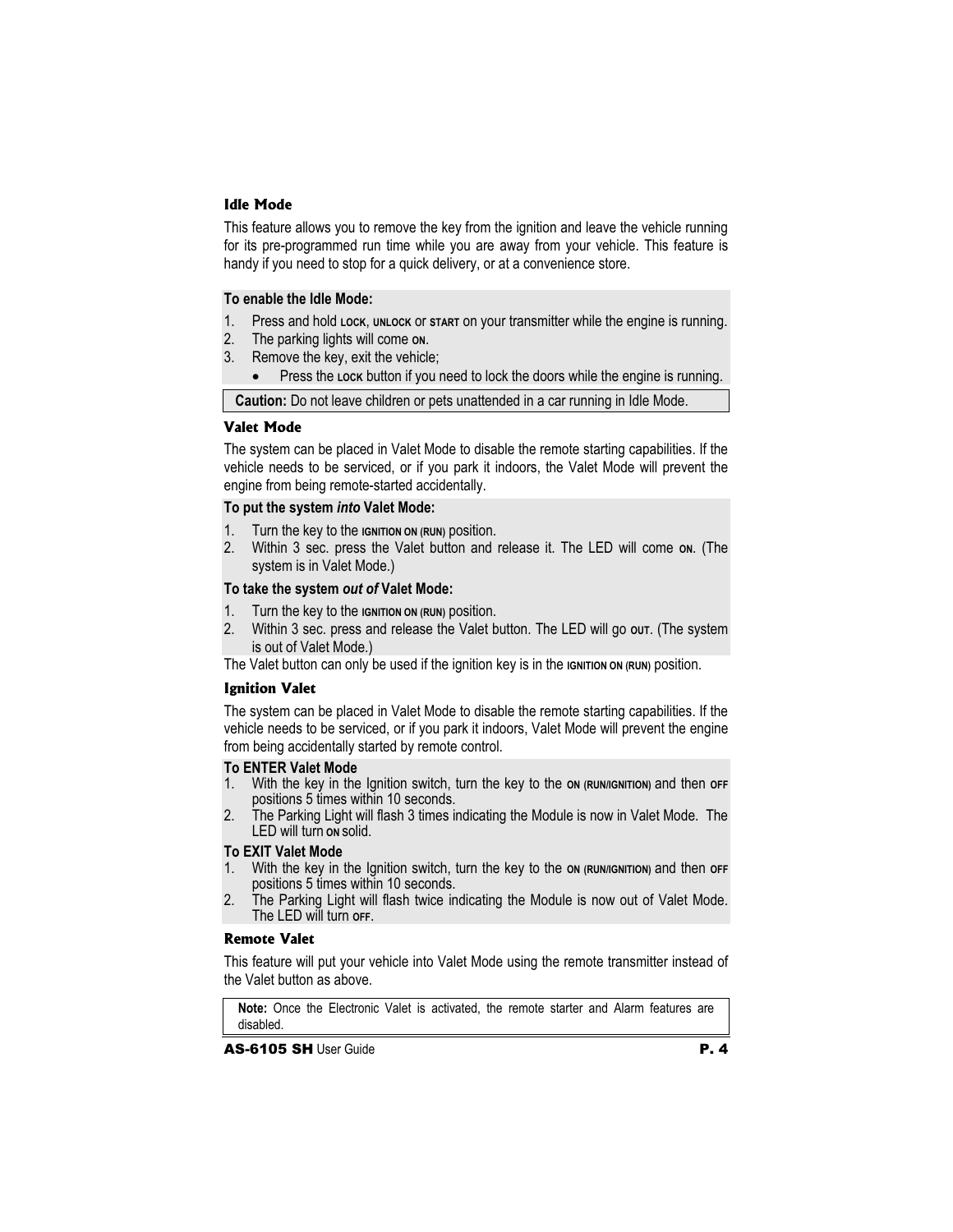## **To put the system** *into* **Valet Mode:**

- 1. Hold down the **UNLOCK** and **START** buttons simultaneously for 3 seconds.
- 2. **The Parking Lights will flash 3 times.**

The siren will chirp twice and the LED will come **ON**.

## **To take the system** *out of* **Valet Mode:**

- 1. Hold down the **UNLOCK** and **START** buttons simultaneously for 3 seconds.
- 2. **The Parking Lights will flash 2 times.**

The siren will chirp twice, then pause, then chirp twice again, and the LED will go out.

## **"Home Valet" TM Mode**

This safety feature will remotely place the vehicle into a no-remote-start mode: if the vehicle is parked indoors there is no danger of the vehicle starting by accident with the remote control.

**Note:** Once the Home Valet Mode is activated, the vehicle will not start by remote.

#### **To** *activate* **the Home Valet Mode:**

- x Press the **LOCK** or **UNLOCK** button.
- x Within 3 seconds, press the **STOP** button until the parking lights go **out**.

#### **To** *disable* **the Home Valet Mode:**

• Turn the ignition key to the **IGNITION ON (RUN)** position.

The system will warn you if someone attempts to start your vehicle while it stands in Home Valet Mode. The parking lights will:

- x Go **ON** then **OFF**; then
- x Flash **twice**, pause; then
- **Flash twice again.**

#### **Panic Mode**

**Safety feature:** Activate Panic Mode in an emergency situation.

In an emergency situation, you can activate Panic Mode using the Lock or unLock button. This will:

- $\bullet$  Shut down the engine,
- Disarm the Starter Kill and
- Unlock the doors (if un**Lock is** Activate the siren for 1 minute. pressed)
	- *(See below for a description of the Starter*
- x Or lock the door (if **LOCK** is *Kill.)* pressed),

## **To activate Panic Mode**

- Press and hold the **UNLOCK** button for approximately 3 seconds until the siren starts to sound and the parking lights flash: this will unlock the doors before the siren sounds.
- Or press and hold the **Lock** button for approximately 3 seconds until the siren starts to sound and the parking lights flash: this will lock the doors before the siren sounds. Panic Mode will automatically shut down after 1 minute.

**Note:** To stop Panic Mode before the 1-minute delay, press the **LOCK** or **UNLOCK** button until the siren stops.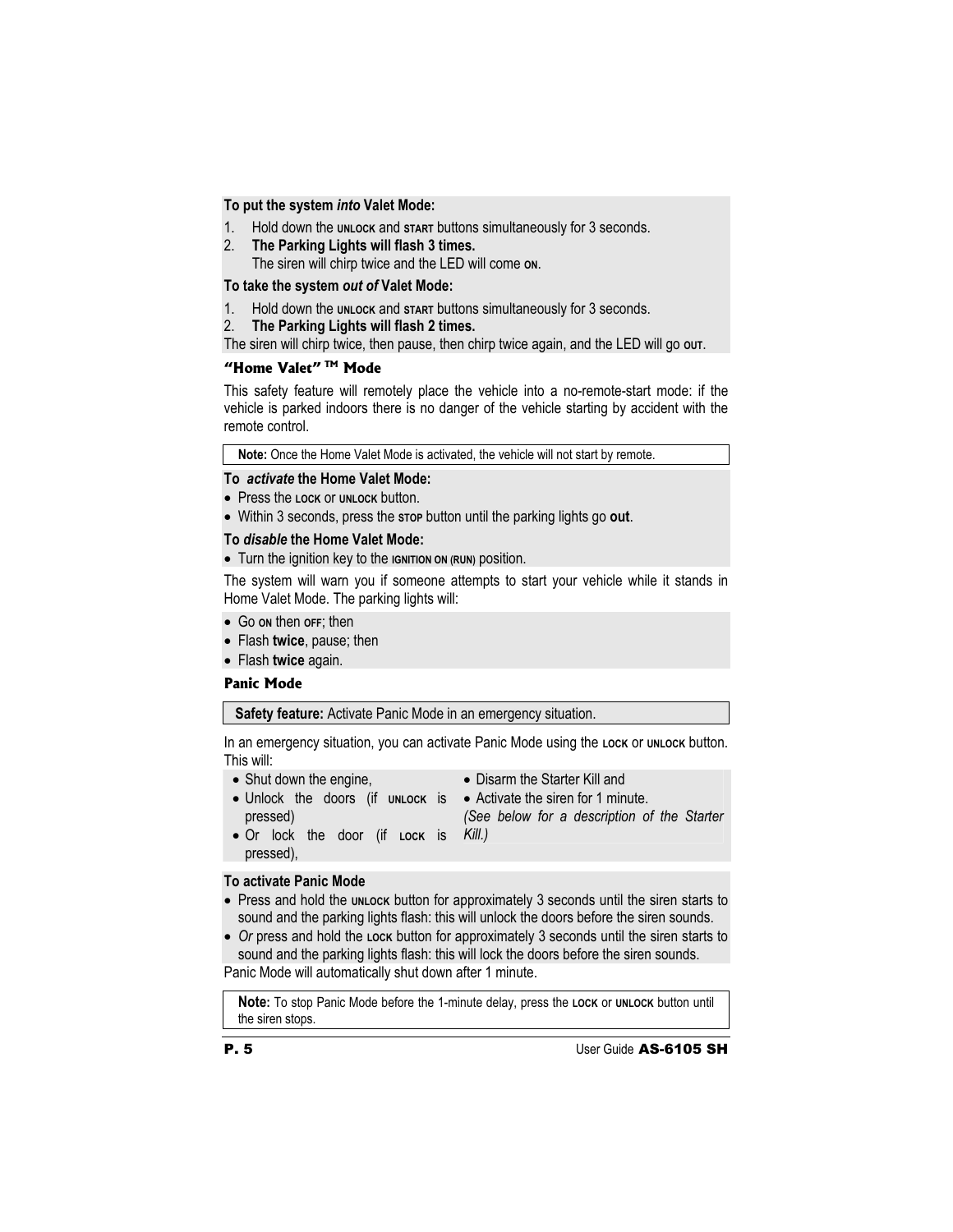## **Quick Lockout™**

(Also called **Secure Panic**.) For fast protection, the system will Lock all doors when you press the **brake pedal while the siren is sounding**. (**Quick Lockout** is only available when *Panic* has been activated.)

#### **Cold Weather Mode**

When the Cold Weather Mode is active, the engine starts every 2 hours and runs for 4 minutes (or for 9 or 20 minutes with Diesel engines); the routine will go on for a period of 24 hours.

## **To** *enter* **Cold Weather Mode:**

• Press and hold the stop button for 3 seconds until the parking lights flash 3 times. (If Safe Start is enabled, the **START** button must be pressed beforehand – see below*.*)

#### **To** *enter* **Cold Weather Mode if Safe Start has been activated:**

x Press and release the **START** button, then press and hold the **STOP** button for 3 seconds until the parking lights flash 3 times.

#### **To** *exit* **Cold Weather Mode, do any one of the following:**

- Open the hood.
- Start the engine using the remote control.
- Turn the ignition key to the **IGNITION ON (RUN)** position.
- Press and hold the stop button for 3 seconds. (The parking lights will flash once.)

To check whether Cold Weather Mode is active, press and release the brake pedal: the parking lights should stay on while your foot is on the brake pedal.

#### **Priority Door Access**

This safety feature lets you unlock only the driver's door when you press the **UNLOCK** button on the transmitter, and then **UNLOCK** the rest of the vehicle doors if the **UNLOCK** button is pressed for a second time within 3 seconds.

## **Chirp Delete**

To temporarily disable the siren's chirp confirmations upon arming and disarming (e.g. in a quiet neighbourhood):

- 1. Press the **TRUNK** button.
- 2. Within 3 seconds, press the **LOCK** or **UNLOCK** button to arm or disarm without any chirps.

**Note:** Your installer can program the Chirps Disabled feature if you want the chirps to be permanently disabled.

#### **Shock Delete**

The shock sensor can be temporarily disabled. **To temporarily disable shock and warn-away sense**:

- Press the **TRUNK** button and, within 3 seconds,
- Press the stop button.

Shock senses will now be ignored until the next disarming of the system.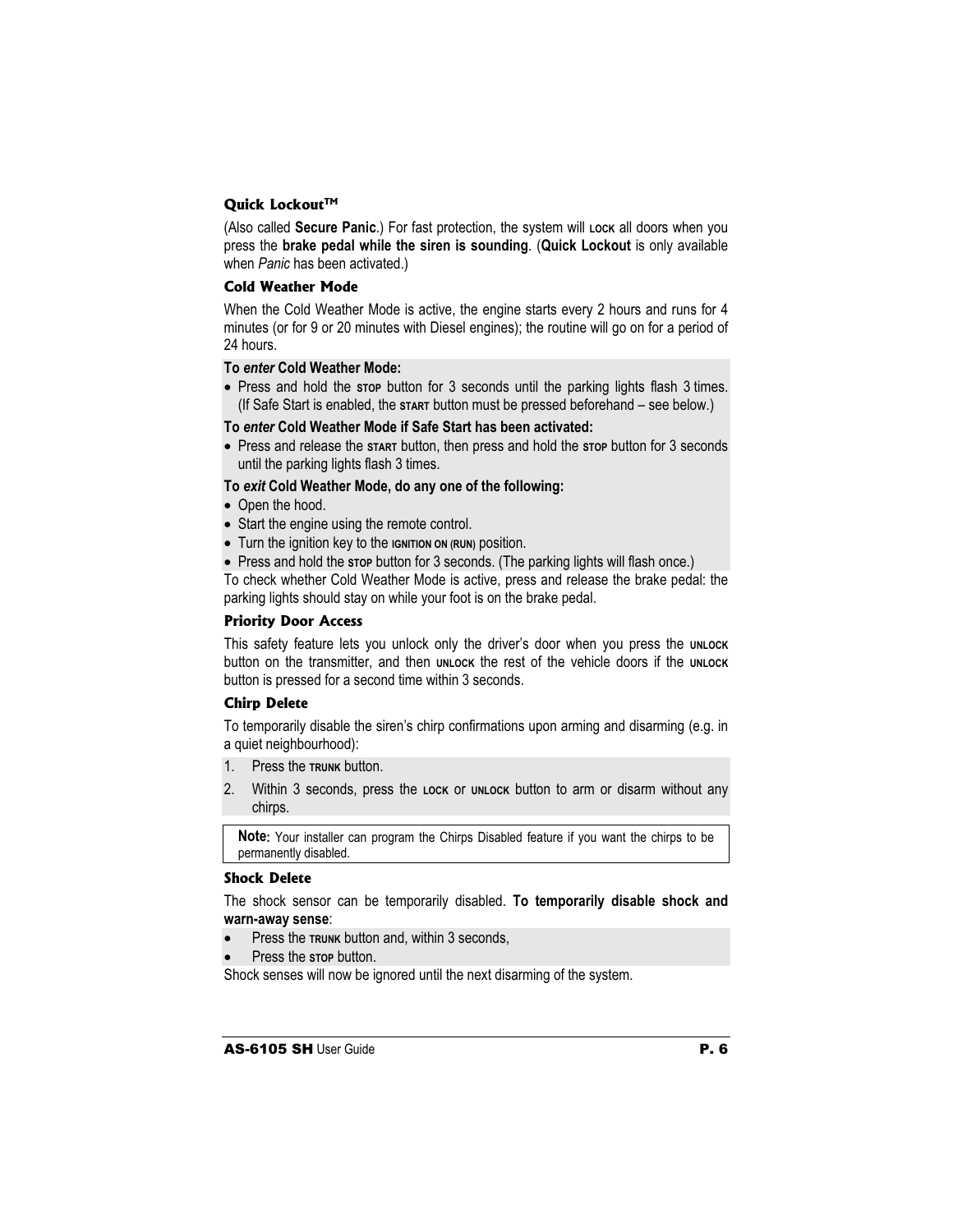## **User-selectable Options**

The system was designed with flexibility and OEM integration in mind. With its programmable options, this unit can single-handedly control nearly any electrical system in your vehicle.

**Note:** The programming of your system should be left to a professional. Changing any one of the settings may affect the operation of your system.

The user-selectable options are as follows:

- Safe Start
- Remote Door Locks
- Passive or Active Arming
- Disarm Notification
- Shock Sense and Warn-Away Engine Run Time Sense
- Starter Kill

• Ignition Re-Lock • Secure Lock

• Remote Trunk Release

- Multi-Car Operation
- Siren Chirps
- Ignition-Controlled Door Locks

## Safe Start

**Safety feature:** Safe Start features will prevent accidental remote starts.

If this feature is enabled, the user must press the **START** button 2 times within 3 seconds to remote-start the vehicle.

If **Swap Start** Mode has been configured by your installer, to remote-start your vehicle press **LOCK** and **UNLOCK** simultaneously. (Press Start to trigger the **AUX 2** output.)

Safe Start features will eliminate accidental remote starts, e.g. when there are children playing with the transmitter.

#### Remote Door Locks

If your system was installed with the Remote Door Locks option, you will have the convenience of remote keyless entry.

## **To UNLOCK your doors and DISARM the system:**

- 1. Press and hold the **UNLOCK** button for approx. 1 sec.
- 2. The parking lights will flash twice and the LED will go out to confirm that the doors have been unlocked, that the Starter Kill feature is disarmed (if it was installed) and that the Alarm is disabled.

## **To LOCK your doors and ARM the system:**

- 1. Press and hold the **Lock** button for approx. 1 sec.
- 2. The parking lights will flash once and the LED will flash slowly to confirm that the doors have been locked, that the Starter Kill feature is enabled (if it was installed) and that the Alarm is armed.

## Passive or Active Arming

By default, the system is configured to **Passive Arming Mode**. In Passive Arming Mode, the Starter Kill and the Alarm will automatically arm **30 seconds** after the last door is closed. The system will not arm itself if a door is left open.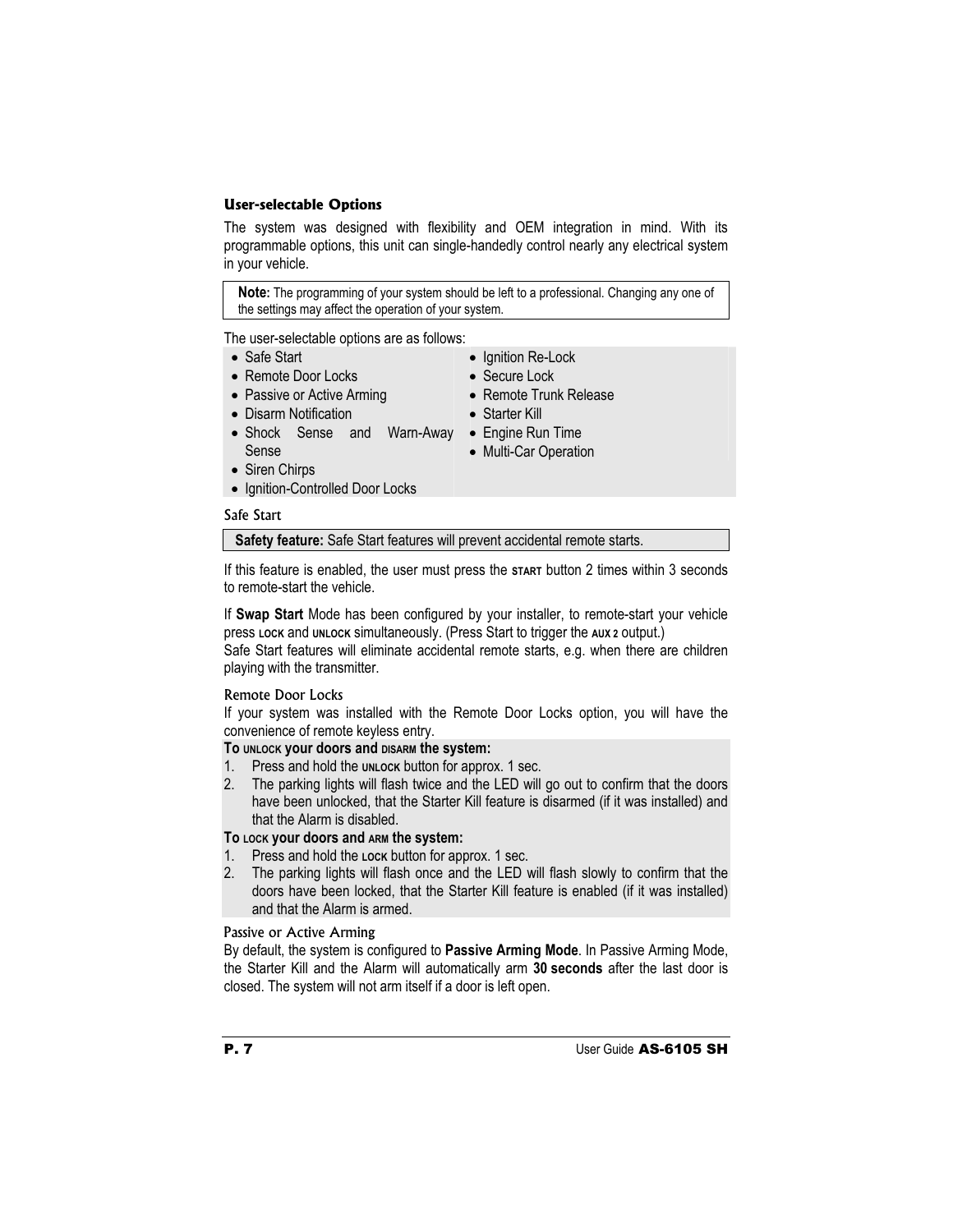**Important note:** When the system re-arms automatically or if there is an Alarm condition, you can disarm the system by simply pressing the **UNLOCK** button.

#### Disarmed Notification

(**OFF** by default.) This feature will notify the user when the vehicle was left disarmed: after the Engine has been shut down and all doors have been closed, after 10 seconds the horn will honk once if the doors have been left unlocked.

#### Shock Sense And Warn-Away Sense

(Both enabled by default.) This system can react to a full shock by triggering the Alarm; it can also respond to a lighter shock (30 % of the strength of a full shock) by giving a *warn-away* (without triggering an Alarm condition). When the Engine is running after a remote start, however, **the system will prevent any Alarm condition to be triggered** ; it will still give a warning sound if *warn-away* is enabled.

#### Siren Chirps

(On by default.) The siren will chirp to confirm the system's basic operations:

- x By default, when the doors are being **locked** the siren will give **one chirp** if none of the zones are active.
- x If a **zone is active** as the doors are being **locked**, the siren will give **three chirps**.
- x When the doors are being **unlocked**, the siren will give **two chirps** if no intrusion was detected.
- If an **intrusion was detected**, as the doors are being **unlocked** the siren will give **four chirps**.

The system can alternatively be set to:

- **Warning Mode** (no chirp during lock/unlock unless a zone is active when locking, in which case there will be 3 chirp upon locking – or unless the alarm was triggered, in which case there will be 4 chirps when unlocking);
- **Open Zone Notification** (the system will warn for doors opened up to 10 seconds after arming).
- **No Chirp** (the vehicle will not chirp under any circumstance).

#### Open Zone Notification:

**(Off by default.)** This feature will warn the user when a Door is left open: upon the arming of the Module, a 10-sec. notification delay will take place, after which the Siren will chirp 3 times if an open door is detected.

#### Ignition-Controlled Door Locks

This is an added security feature. If your system was installed with the Ignition-Controlled Door Locks option, the doors will automatically be locked as soon as the key is turned to the **IGNITION ON (RUN)** position while the brakes are pressed. When the key us turned to the **OFF** position, the doors will automatically be unlocked.

#### Ignition Re-Lock

When the Ignition-Controlled Door Locks option is enabled and the ignition is on, should any door be unlocked and opened, all the doors will be re-locked next time the brake pedal is pressed.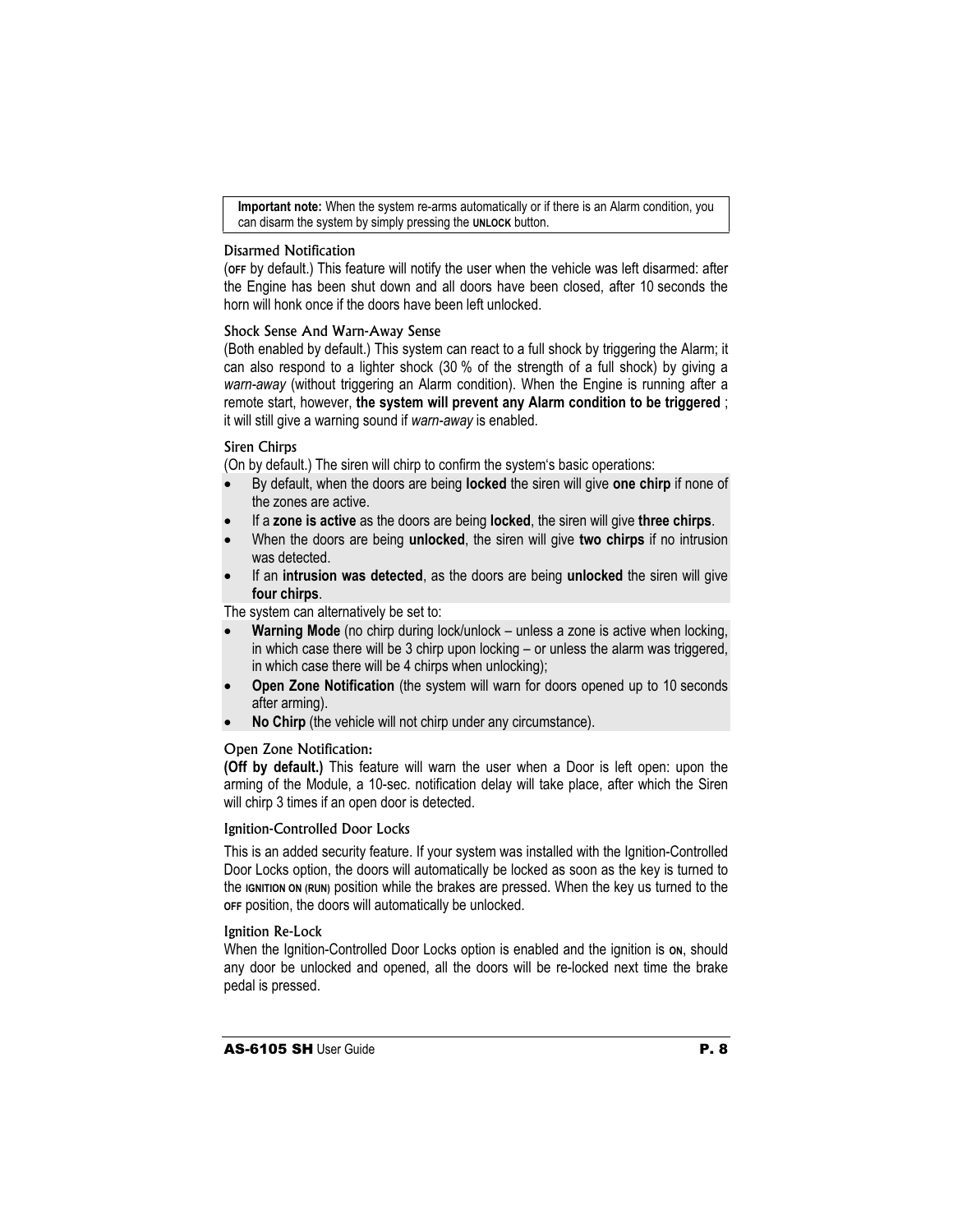## Secure Lock

This is an added security feature. If your system was installed with the Secure Lock option, it will automatically lock your doors and arm the system 4 seconds after your start your car by remote. The system will automatically lock the doors again after shut-down.

#### Remote Trunk Release

If your system was installed with the Remote Trunk Release, you can open your trunk by pressing the **TRUNK** button for 3 sec. on the transmitter, or by pressing the **TRUNK** button **twice** within 3 sec.

#### Starter Kill

This added security feature will immobilize your vehicle when the system is armed. If your system was installed with the Starter Kill option, you will not be able to start your vehicle with the key unless the system has been disarmed first.

The Starter Kill option follows the Alarm arming function, and can therefore be programmed to be **active** (will not arm automatically) or **passive** (will arm automatically). In **passive** Mode, the Starter Kill can be set to arm automatically in 30 seconds either with or without Siren chirps.

To disarm the Starter Kill, press and hold the **UNLOCK** button on the transmitter. The parking lights will flash twice. (If door locks were installed, this will also unlock the doors.) In **passive** Mode, the system will automatically re-arm itself 30 seconds after unlocking the doors if the key has not been inserted in the ignition by then.

To **arm** the Starter Kill, press and hold the **LOCK** button on the transmitter. The parking lights will flash once. (If the door locks were installed, this will also lock the doors.)

#### Engine Run Time

If you have a gas engine, your system can be programmed to run the engine for 4, 15, or 25 minutes (15 min default). If you have a diesel engine, it can be programmed to run the engine for 9, 20, or 30 minutes (20 min default).

#### Extended Run Time

With the vehicle running under a remote start, pressing and holding the **START** button for more than 1 seconds will reset the run time counter to zero and restart the run time cycle from the beginning.

To stop the vehicle, at any moment, simply press the **STOP** button. This procedure can only be carried out once per remote start.

*Example: if your Module is programmed for a run time of 4 minutes and your vehicle has been running for 3 minutes already, pressing the START button will reset the counter to zero and the Engine will run for another cycle (in this case, 4 minutes).* 

#### Multi-Car Operation

This option allows the owner of two vehicles, both equipped with identical systems, to control both systems with only one remote transmitter. To control the second vehicle, simultaneously press the **TRUNK** button and the button of the function you wish to use:

- x Press **TRUNK** + **LOCK** button simultaneously: .................. **LOCK**
- x Press **TRUNK** + **UNLOCK**:................................................... **UNLOCK**
- x Press **TRUNK** + **START**: .................................................... **START**
- x Press **TRUNK** + **STOP**:....................................................... **STOP**

P. 9 User Guide AS-6105 SH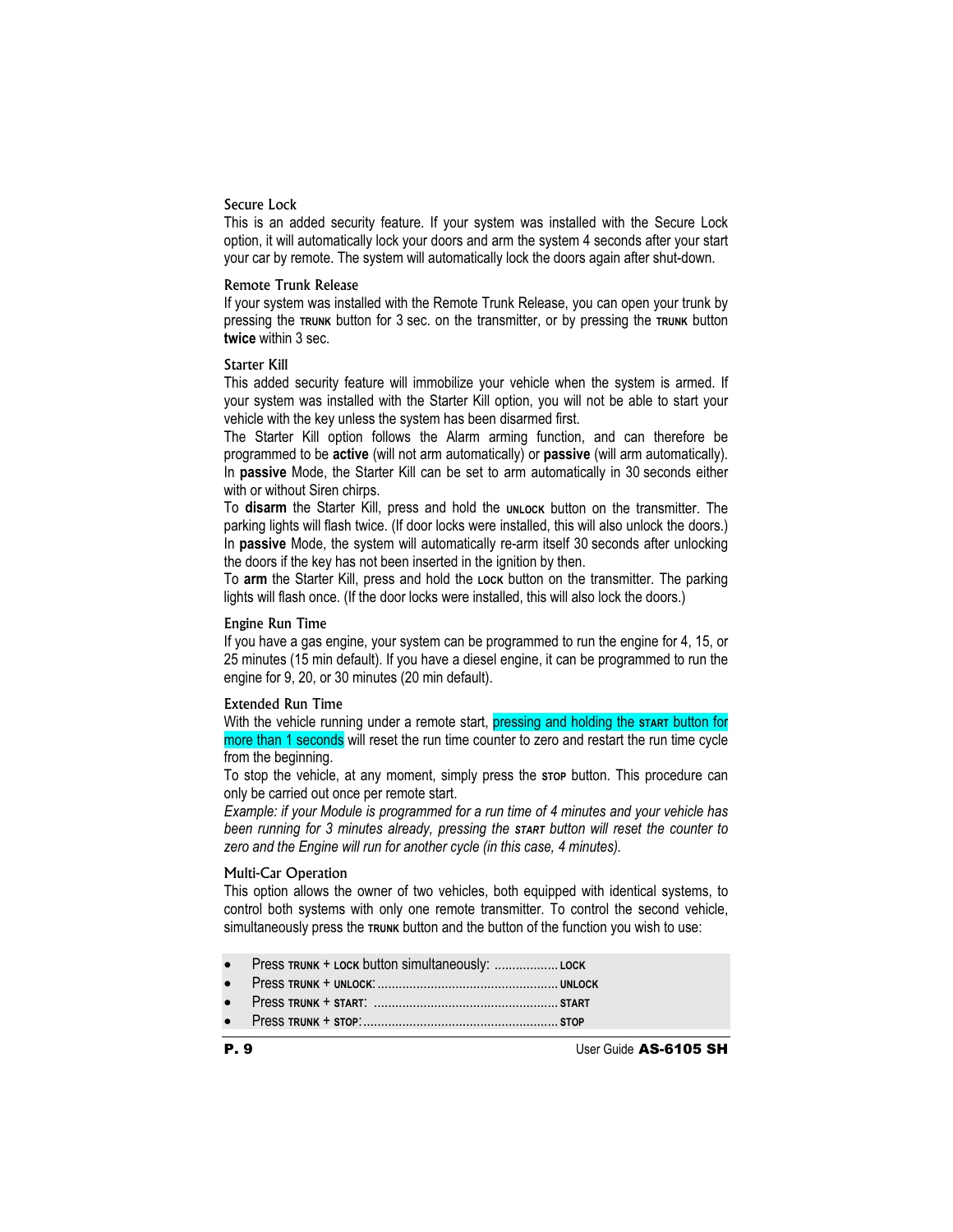- x Press **TRUNK** + **LOCK** + **UNLOCK**:........................................ **AUX 3 (TRUNK)**
- x Press **TRUNK** + **STOP** for 3 sec: ........................................ **COLD WEATHER MODE**

## **Car Finder**

When enabled, the Car Finder option will help you locate your vehicle by sending a pulsating signal through the horn or the siren. To hear the signal, press the Lock and **UNLOCK buttons** simultaneously. This will produce a pulsating signal for the time you keep the buttons pressed.

## **Diagnostics – Chirps Diagnostics – Parking Lights**

| <b>Chirps</b>                | <b>Description</b>                                                                                                                                                       |
|------------------------------|--------------------------------------------------------------------------------------------------------------------------------------------------------------------------|
| 1                            | Lock and arm the system.<br>٠<br>LOCK confirmation.<br>Entering Mode 1 in the programming options.<br>Start attempt when engine is already running under remote control. |
| $\mathbf{2}$                 | Unlock and disarm.<br>$\bullet$<br>Transmitter learnt.<br>Entering Remote Valet.<br>Entering Mode 2 in programming options.<br>٠                                         |
| 3                            | Lock and arm - a zone is unprotected.<br>٠<br>Entering Mode 3 in the programming options.                                                                                |
| 4                            | Unlock and disarm – an intrusion occurred.<br>$\bullet$<br>Entering Tach Learning procedure.                                                                             |
| 5                            | Siren or Horn Chirp Timing adjustment.<br>٠                                                                                                                              |
| Constant up to<br>60 seconds | In Siren Mode: alarm condition generated by an intrusion, by Panic Mode or<br>when the Module is powered up. The Siren will sound for 60 sec.                            |
| Constant up to<br>30 seconds | In Horn Mode: alarm condition generated by an intrusion, by Panic Mode or<br>$\bullet$<br>when the Module is powered up. The Horn will sound for 30 sec.                 |